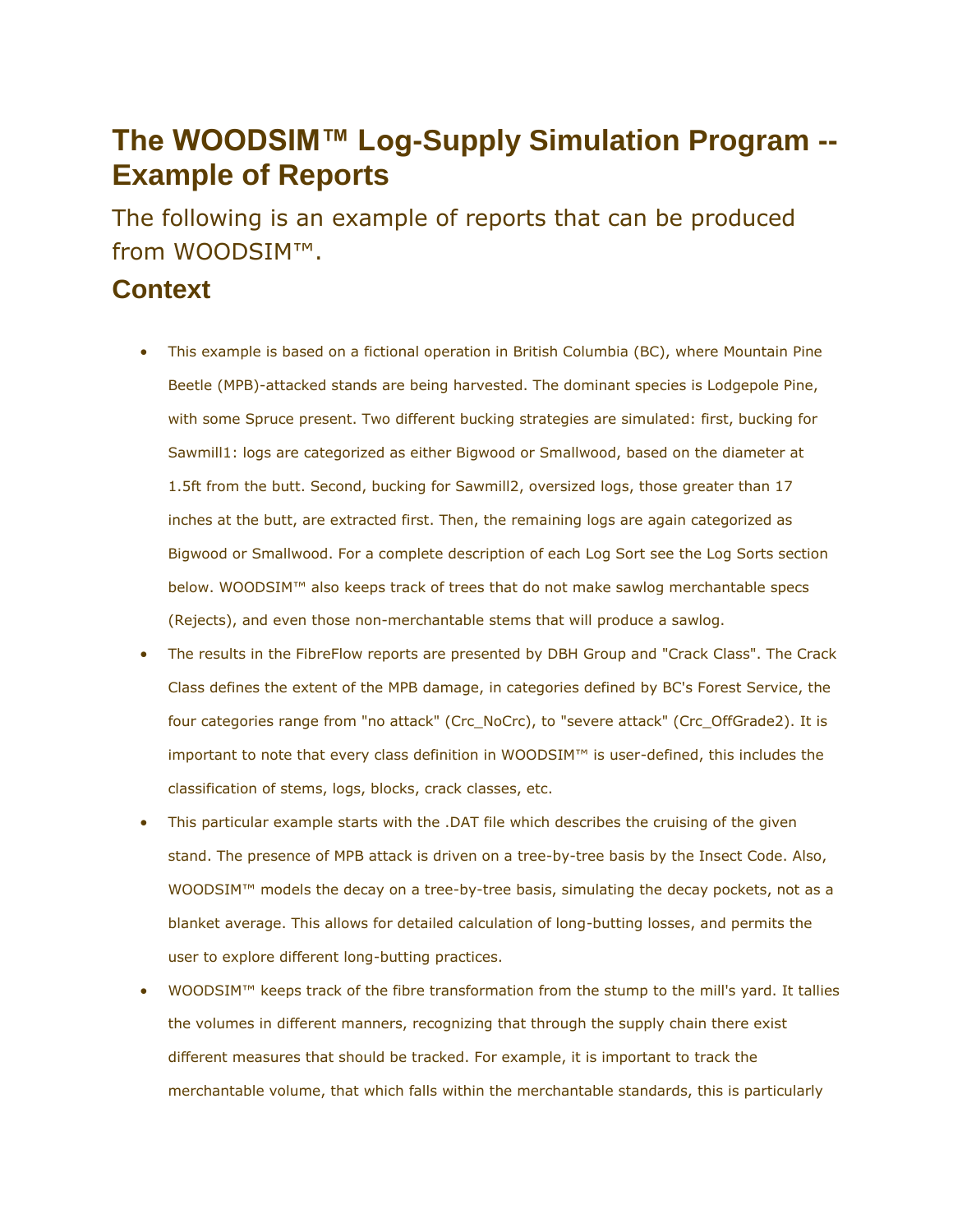important in area-based tenures, where the company will pay based on the merchantable volume. It also keeps track of the used volume, or hauled volume, necessary to calculate freight charges, and royalties when harvesting in volume-based tenures. The FibreFlow reports show the relevant Gross (including decay) and Net (excluding decay) volumes through the supply chain.

 The LogStatistics report shows the key statistics for each log sort delivered to either Sawmill1 or Sawmill2. It is important to remember that the log sorts are defined by the user.

## **Volumes**

- WOODSIM™ starts by calculating the Gross Merch Volume (GMV). This is the volume, including decay, measured following the merchantability standards: 30 cm stump, 10 cm top, and min DBH of 17.5 cm except 12.5 cm for LP.
- The program also knows the percentages of decay, waste and breakage (DWB) that make the difference between the GMV and Net Merch Volume (NMV). The NMV is what is reported in the cruise compilations. However, this NMV usually underestimates the amount of fibre exracted. The reason is that the amount of decay taken in usable logs is significantly lower than that which is left behind in either whole-stem decay rejects, or longbutted segments. Therefore, using the average DWB to calculate the difference between GMV and NMV will overestimate the decay extracted and underestimate the sound fibre.
- Therefore, WOODSIM™ makes detailed calculations on the volume that is expected to be left behind as whole-stems due to excessive decay. This volume is called Firmwood Reject Volume, and the Gross Firmwood Reject Volume (GFV) includes decay whereas the Net Firmwood Reject Volume (NFV) represents the sound fibre left behind in these decayed stems.
- After removing the firmwood reject volumes, WOODSIM™ simulates the long-butting based on user specifications: In this case, assume that stems with a butt diameter less than 10.0 inches allow a maximum of 20% decay as a fraction of diameter. For stems greater than 10.0 in at the butt, for Spruce and Pine, the maximum decay allowed is 50% of the area, with a minimum rind of 2 in. For Balsam, the maximum decay allowed is 33% of the area, with a minimum rind of 2 in. The volume removed is called Longbutted Volume, and the Gross